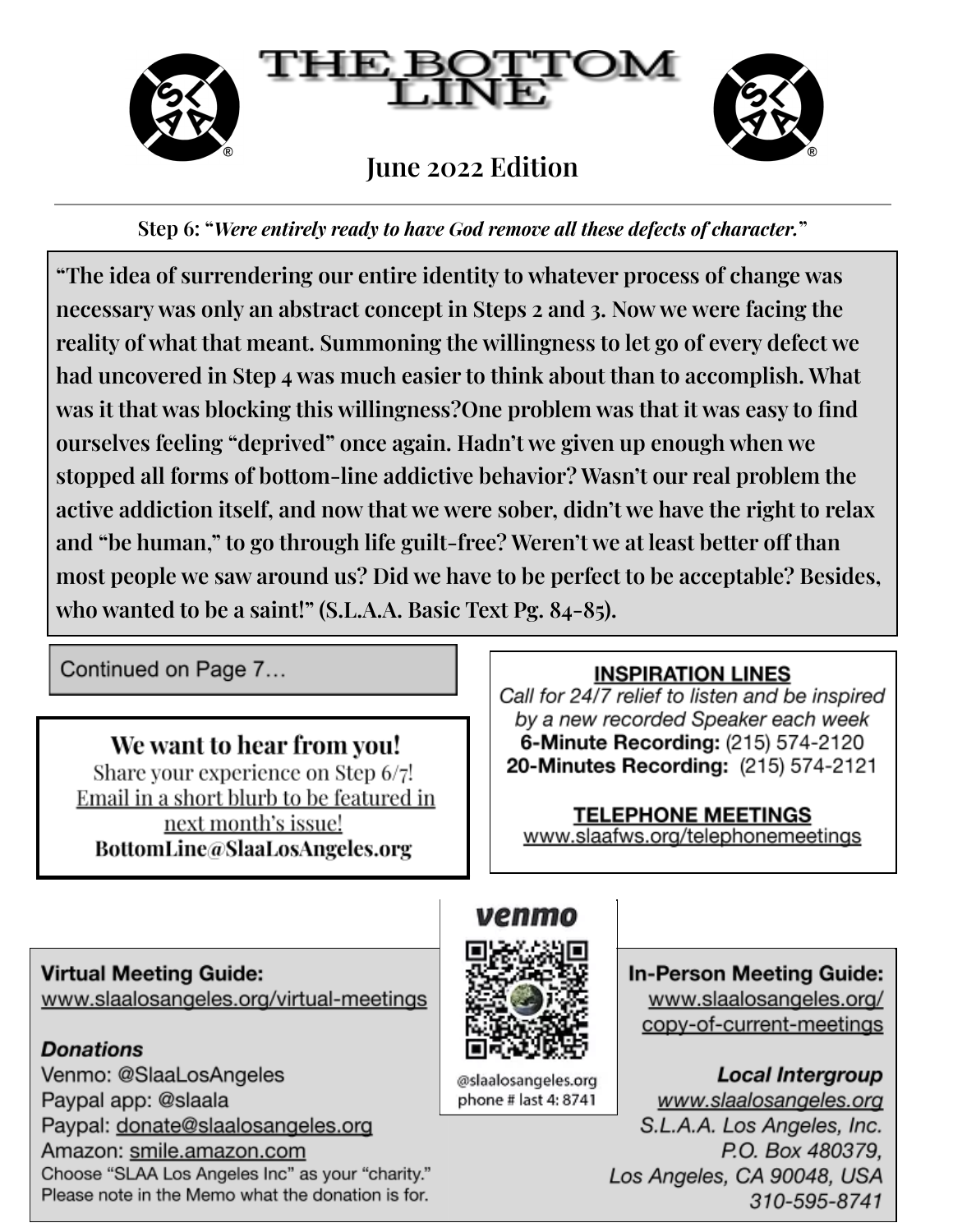# Our Santa Monica Beach Meeting is back!! **6:30 PM Fridays**

810 Pacific Coast Highway. Parking Lot 8 North

We meet on the sand in between lifeguard tower 8 and the volleyball courts. **Bring beach chairs or** a blanket. \*If we have rain or heavy wind, please meet at Mel's Drive-In 1670 LIncoln Blvd.\*

For more information Call or Text Max B: 732-337-1926

### **In Person Meetings**

*For more information please visit: www.slaalosangeles.org/copy-of-current-meetings*

| <b>DAY</b>                                             | <b>TIME</b>       | <b>IN PERSON</b><br><b>OR HYBRID</b>  | Indoor/<br><b>Outdo</b><br><b>or</b> | <b>LOCATION</b>                                                                                     | <b>MEETIN</b><br>G<br><b>NAME</b>                  | <b>COMMENTS</b>                                                                                                                                                          |
|--------------------------------------------------------|-------------------|---------------------------------------|--------------------------------------|-----------------------------------------------------------------------------------------------------|----------------------------------------------------|--------------------------------------------------------------------------------------------------------------------------------------------------------------------------|
| <b>SUNDAY</b>                                          | 8:30<br>AM        | In-Person Only $ or$                  | <b>Outdo</b>                         | Los Angeles State Historic<br>Park<br>1245 N. Spring St.<br>Los Angeles, CA 90012                   | y                                                  | Entrance is at Messengers St and<br>Focus on Spring. Bring something to sit on -<br>Spiritualit the grass is usually wet.<br>Metered parking lot or street.              |
| <b>SUNDAY</b>                                          | 11:00<br>AM       | In-Person Only Indoor                 |                                      | <b>WHRC</b><br>626 N Robertson Blvd<br>West Hollywood, CA 90069                                     | Serenity<br>on<br>Sundays                          | Closed meeting.<br>All genders. Meditation & Sharing.<br>LA County Policy on Masks.                                                                                      |
| <b>SUNDAY</b><br><b>Men Only</b>                       | 1:00<br><b>PM</b> |                                       | Indoor                               | <b>Pathfinders Club</b><br>3367 Glendale Blvd<br>Los Angeles, CA 90039                              | Sunday<br>1pm<br>Men's<br>Stag                     | Men's Stag - Enter through door to<br>the right of the main entrance door<br>or the back door.                                                                           |
| <b>SUNDAY</b><br><b>Once Per</b><br><b>Month Only!</b> | м                 | 3:30P BOTH<br>In-Person AND<br>Online | Indoor                               | <b>Silverlake Community</b><br>Church Fellowship Hall<br>2930 Hyperion Ave<br>Los Angeles, CA 90027 | <b>INTERG</b><br><b>ROUP</b><br><b>MEETIN</b><br>G | Second Sunday of the month<br>only. Intergroup meeting for SLAA<br>Los Angeles. Intergroup Reps from<br>each meeting in LA vote on issues.<br>Literature & Chips Pickup. |
| <b>SUNDAY</b>                                          | 4:00<br><b>PM</b> | In-Person Only   Indoor               |                                      | Presbyterian Church<br>5751 Platt Ave<br>Woodland Hills, CA 91367                                   | Step<br>Study                                      | One Hour Step Study                                                                                                                                                      |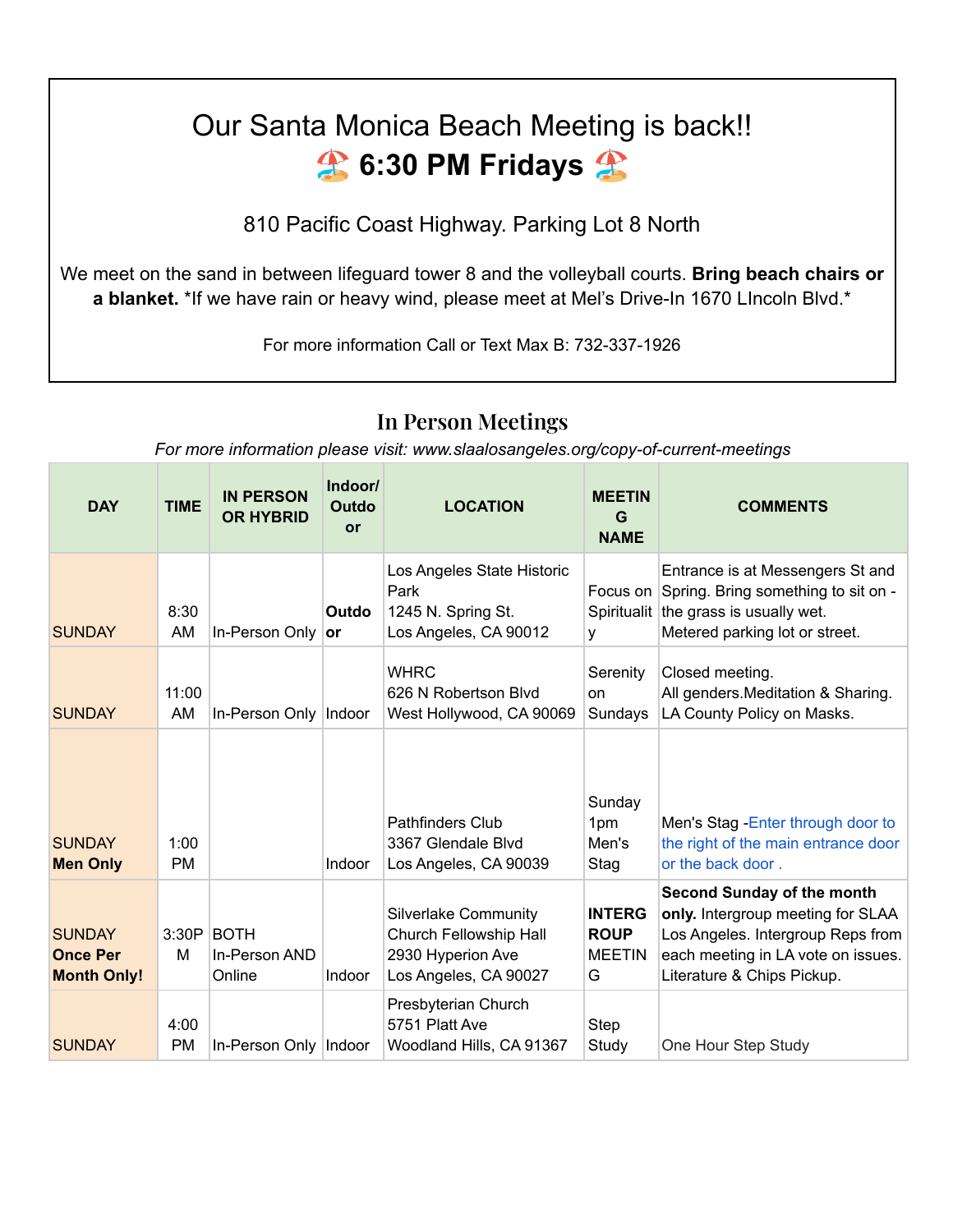| <b>DAY</b>                                        | <b>TIME</b>       | <b>IN PERSON</b><br><b>OR HYBRID</b>   | Indoor/<br><b>Outdo</b><br>or | <b>LOCATION</b>                                                                                                | <b>MEETIN</b><br>G<br><b>NAME</b>                   | <b>COMMENTS</b>                                                                                                                         |
|---------------------------------------------------|-------------------|----------------------------------------|-------------------------------|----------------------------------------------------------------------------------------------------------------|-----------------------------------------------------|-----------------------------------------------------------------------------------------------------------------------------------------|
| <b>SUNDAY</b>                                     | 4:00<br><b>PM</b> | In-Person Only Indoor                  |                               | SHARE!<br>6666 Green Valley Circle<br>Culver City, CA 90203                                                    | Newcom<br>ers "A<br>Path to<br>Healthy<br>hips"     | Starts 7/18<br>Co-Ed<br>Speaker<br>Relations Chips Given<br><b>Newcomer Focus</b>                                                       |
| <b>SUNDAY</b><br><b>Women Only</b><br><b>NEW!</b> | 7:00<br><b>PM</b> | <b>BOTH</b><br>In-Person AND<br>Online | Indoor                        | MCC United Church of<br>Christ in the Valley<br>5730 Cahuenga Blvd.<br>North Hollywood, CA 91601               | Women's<br>Sunday<br>d<br>Meeting                   | Brentwoo Meeting has a rotating format of<br>speakers, reading, and open<br>sharing, and goes from 7-8:30PM.                            |
| <b>MONDAY</b>                                     | 7:30<br>AM        | <b>BOTH</b><br>In-Person AND<br>Online | Indoor                        | Harmony Toluca Lake<br>Church<br>4301 Cahuenga Blvd<br>Toluca Lake, CA 91602                                   | "Thank<br>God it's<br>Monday:<br>Valley<br>Edition" | 1 Hour<br>Alternates between a guest<br>speaker and a Step from the SLAA<br>basic Text                                                  |
| <b>MONDAY</b>                                     | 7:30<br>AM        | In-Person Only   Indoor                |                               | Community Room (1st floor<br>Garage, thru the<br>brown double doors) at<br>8000 Sunset Strip<br>in Los Angeles | Sunset<br><b>Strip</b><br>Anorexia<br>Focus         | Mtg alternates weekly bet.<br>literature and leader shares.<br>Meeting focuses on Anorexia<br>Characteristics and Recovery.<br>SP/H/B/A |
| <b>MONDAY</b>                                     | 8:30<br>AM        | In-Person Only Indoor                  |                               | <b>WHRC</b><br>626 N Robertson Blvd<br>West Hollywood, CA 90069                                                | Thank<br>God It's<br>Monday                         | No size limit, but please bring a<br>mask. Parking at Weho Library on<br>San Vicente. All gender                                        |
| <b>MONDAY</b>                                     |                   | Noon In-Person Only Indoor             |                               | Colorado Center<br>2500 Broadway Ave<br>Santa Monica, CA 90404                                                 | <b>Building</b><br>Relations<br>hips                | 1 Hour. All Gender. Group Sharing<br>Community Room Across from<br>Helen's Cycles                                                       |
| <b>MONDAY</b>                                     | 7:00<br><b>PM</b> | <b>BOTH</b><br>In-Person AND<br>Online | Indoor                        | Downtown SHARE!<br>425 S Broadway<br>Los Angeles, CA 90013                                                     | All<br>n                                            | Welcome All Gender. Chips Given. Newcomer<br>Downtow Focus NOTE To attendees: Please<br>show up at least 5 minutes early                |
| <b>TUESDAY</b>                                    | 7:30<br>AM        | <b>Suspended</b>                       | Indoor                        | <b>Farmers Market</b>                                                                                          |                                                     | <b>Suspended</b>                                                                                                                        |
| <b>TUESDAY</b><br><b>NEW!</b>                     | 8:30<br>AM        | In-Person Only   Indoor                |                               | <b>Farmers Market</b><br><b>Upstairs Community Room</b><br>6333 W. 3rd Street<br>Los Angeles, CA 90036         | Don't<br>Miss The<br>Miracle                        | Room upstairs in the food court.<br>All Gender. Speaker. 1 hour<br>meeting; Focus on spirituality<br>10 minute meditation               |
| <b>TUESDAY</b>                                    | 7:00<br>PM        | <b>BOTH</b><br>In-Person AND<br>Online | Indoor/<br>Outdoo<br>r        | St. Luke's Evangelical<br>Lutheran Church,<br>5633 E Wardlow Rd<br>Long Beach, CA 90808                        | Long<br>Beach 7<br>pm Study<br>St Luke's   Meeting. | All Gender. Literature Study.<br>Chips Given. Closed Meeting.<br>Please bring a mask. Small                                             |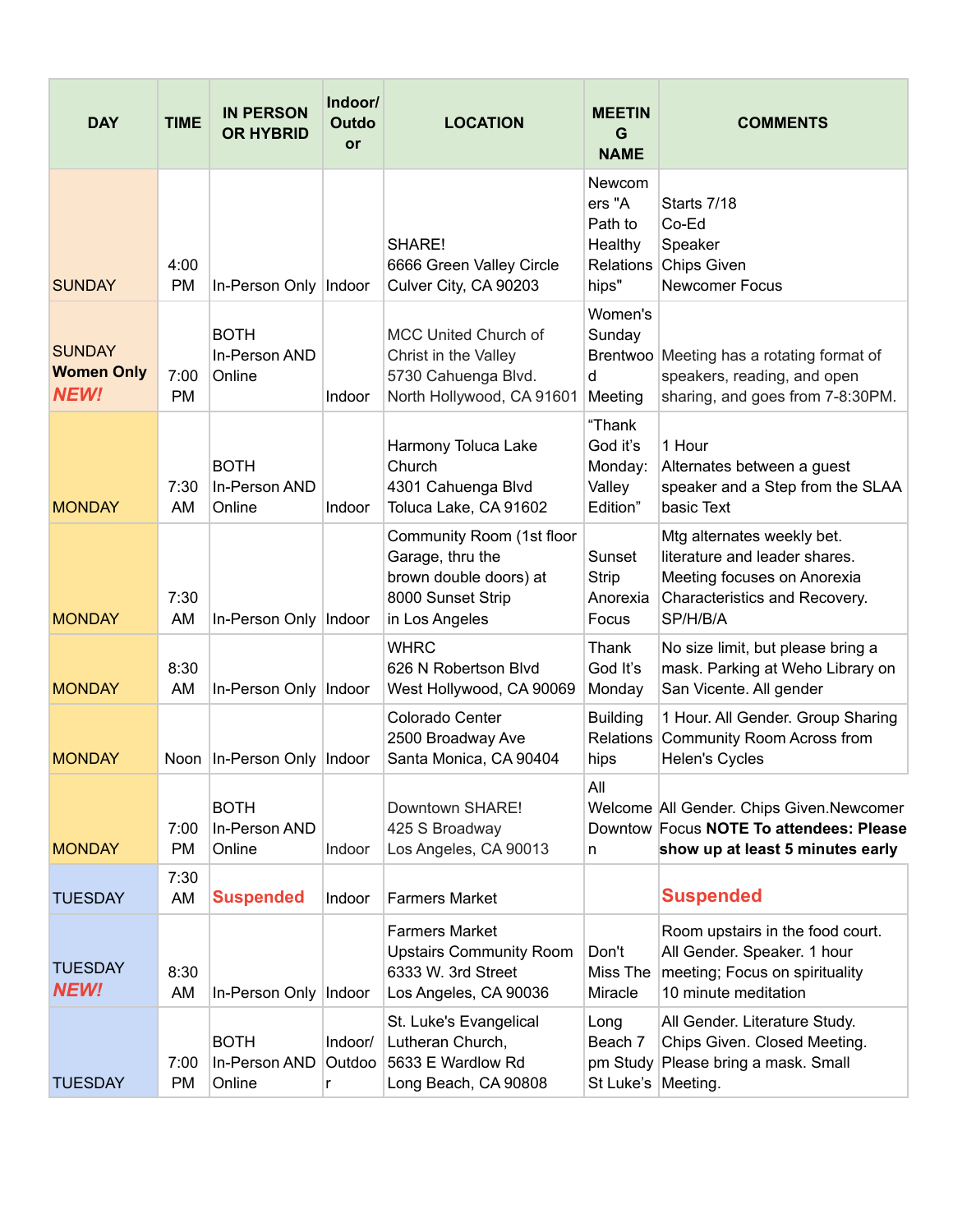| <b>DAY</b>                                             | <b>TIME</b>       | <b>IN PERSON</b><br><b>OR HYBRID</b>        | Indoor/<br>Outdo<br><b>or</b> | <b>LOCATION</b>                                                                                                               | <b>MEETIN</b><br>G<br><b>NAME</b>               | <b>COMMENTS</b>                                                                                                                                                 |
|--------------------------------------------------------|-------------------|---------------------------------------------|-------------------------------|-------------------------------------------------------------------------------------------------------------------------------|-------------------------------------------------|-----------------------------------------------------------------------------------------------------------------------------------------------------------------|
| <b>TUESDAY</b>                                         | 7:30<br><b>PM</b> | In-Person Only   Indoor                     |                               | Neighborhood Unitarian<br><b>Universalist Church</b><br>301 N. Orange Grove Blvd,<br>Room 25 (upstairs)<br>Pasadena, CA 91103 |                                                 | All Gender. Closed Meeting.<br>Handicapped Access. Newcomer<br>Focus. Speaker Meeting. Book<br>Study. Literature Meeting. Chips<br>Given                        |
| <b>WEDNESDAY</b>                                       | 8:30<br>AM        | <b>BOTH</b><br>In-Person AND<br>Online      | Indoor                        | <b>WHRC</b><br>626 N Robertson Blvd<br>West Hollywood, CA 90069<br>online ID: 88066048247                                     | Healthy<br>Relations<br>hips                    | Will be both online and in-person<br>For online password, email:<br>WeHoRecoverySLAA@Gmail.com                                                                  |
| <b>WEDNESDAY</b>                                       | 5:15<br><b>PM</b> | <b>Online Only</b><br><b>Now 9:00 PM</b>    | Indoor                        | <b>IN-Person SUSPENDED</b>                                                                                                    | Anorexia                                        | All Gender, Anorexia & Love<br>Avoidance. Open Meeting1 Hour                                                                                                    |
| <b>WEDNESDAY</b><br><b>Men only</b>                    | 5:30<br><b>PM</b> | In-Person                                   | Indoor                        | <b>Farmers Market Community</b><br>Room<br>3rd and Fairfax<br>6333 W. 3rd Street                                              | Fantasy<br>Island                               | Men's Stag<br>1 Hour<br><b>Everyone Shares</b>                                                                                                                  |
| <b>WEDNESDAY</b><br><b>Women only</b>                  | 6:00<br><b>PM</b> | <b>BOTH</b><br>In-Person AND<br>Online      | Indoor                        | <b>Atlantic Alano Club</b><br>600-1/2 Redondo Ave<br>Long Beach, CA 90814<br>online ID: 791 0609 5069                         | Healing<br>Hearts                               | Women only- Speaker, Open<br>Sharing, Literature. Email<br>HealingHeartsLBC@gmail.com for<br>zoom password.                                                     |
| <b>WEDNESDAY</b>                                       | 7:30<br><b>PM</b> | In-Person Only                              | Indoor                        | <b>WHRC</b><br>626 N Robertson Blvd<br>West Hollywood, CA 90069                                                               | Restored<br>to Sanity                           | Steps 1 2 & 3. All Addicts<br>Welcome / Masks Required<br>Park at Library on San Vicente                                                                        |
| <b>WEDNESDAY</b>                                       | 8:30<br><b>PM</b> | In-Person Only                              | Indoor                        | Pathfinders Alano Club<br>3367 Glendale Boulevard<br>Los Angeles, CA 90039                                                    | n                                               | Meditatio   All Gender. On Glendale Blvd<br>about 1 mile north of the 5                                                                                         |
| THURSDAY<br><b>NEW!</b><br><b>JULY 7TH</b>             | 2:00<br>PM        | <b>BOTH</b><br>In-Person AND<br>Online      | Indoor                        | Mount Olive Lutheran<br>1118 Allen Ave<br>Pasadena, CA 91104                                                                  |                                                 | All Gender - Meeting is Downstairs<br><b>BEGINNING JULY 7TH</b>                                                                                                 |
| <b>THURSDAY</b>                                        | 6:00<br><b>PM</b> | In-Person<br><b>ONLY</b>                    | Outdo<br>or                   | Silverlake Community<br>Church<br>2930 Hyperion Ave.<br>Los Angeles, CA 90027                                                 | <b>Brunswic</b><br>k Patio                      | Socially distanced.1.5 hour, 20<br>minute speaker, Tag-pass<br>sharing on a topic. Chips given.<br>Birthdays celebrated.                                        |
| <b>THURSDAY</b>                                        | 6:30<br><b>PM</b> | <b>BOTH</b><br>In-Person AND<br>Online      | Indoor                        | SHARE!<br>6666 Green Valley Circle<br>Culver City, CA 90203                                                                   | Courtshi<br>p: From<br>Fantasy<br>To<br>Reality | All Gender<br>Chips Given<br>Closed (identify S.L.A.A. only)                                                                                                    |
| <b>FRIDAY</b><br><b>SUSPENDED</b><br><b>Women Only</b> | 8:00<br>AM        | <b>SUSPENDED</b><br>In Person Only   Indoor |                               | Farmer's Market<br><b>Community Room</b><br>3rd and Fairfax<br>6333 W. 3rd Street<br>Los Angeles, CA 90036                    | Farmer's<br>Market<br>Commun<br>ity Room        | Upstairs near the coffee kiosk.<br>Parking available with merchant<br>validation. Mask required. Chips<br>Given. Alternating Reading and<br>Speaker. Women Only |
| <b>FRIDAY</b>                                          | 8:30              | In-Person Only   Indoor                     |                               | St. Bedes                                                                                                                     |                                                 | Focus on   Men Only- 1 Hour Meeting                                                                                                                             |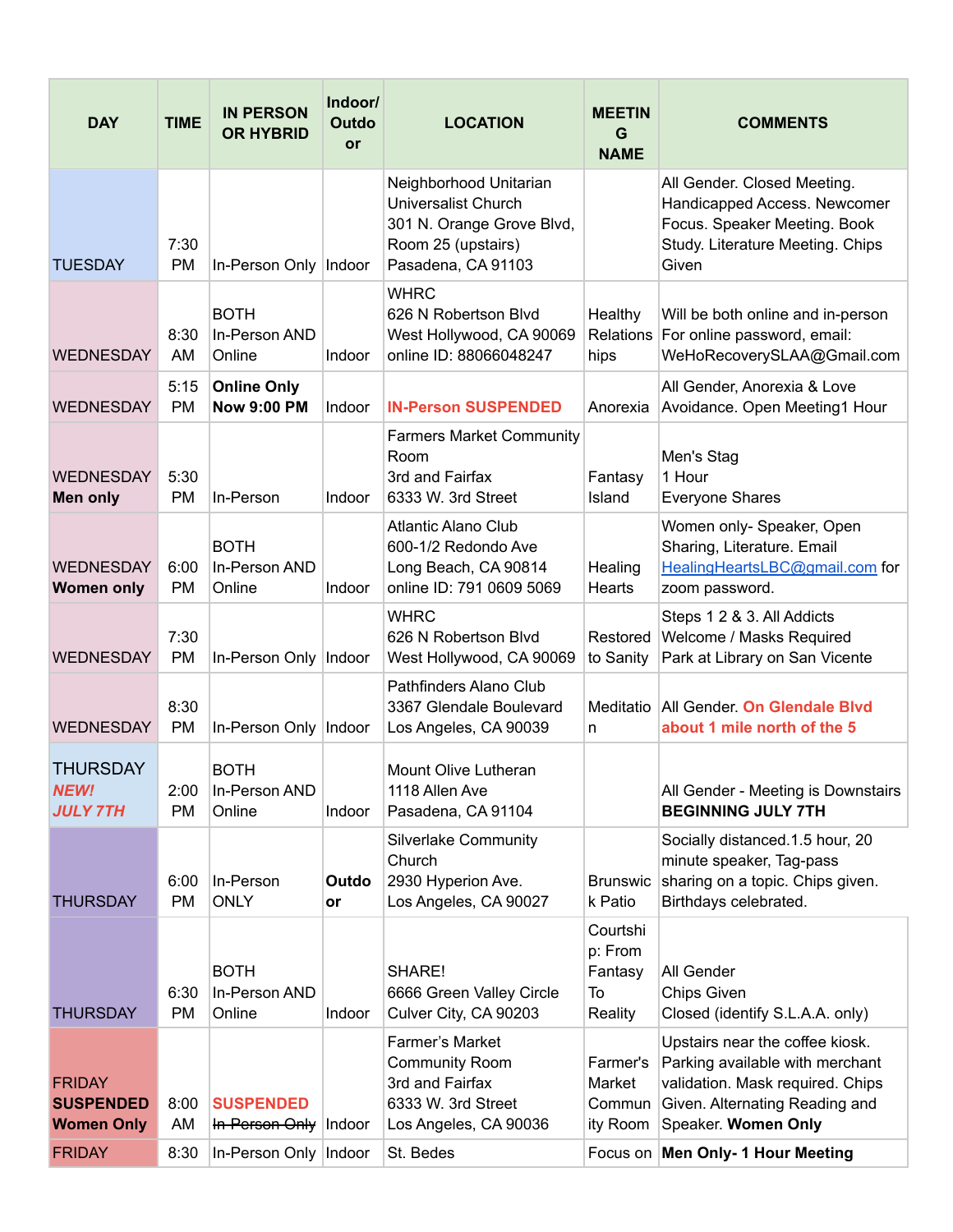| <b>DAY</b>                                                         | <b>TIME</b>       | <b>IN PERSON</b><br><b>OR HYBRID</b>         | Indoor/<br><b>Outdo</b><br><b>or</b> | <b>LOCATION</b>                                                             | <b>MEETIN</b><br>G<br><b>NAME</b> | <b>COMMENTS</b>                                                                                                                                                   |
|--------------------------------------------------------------------|-------------------|----------------------------------------------|--------------------------------------|-----------------------------------------------------------------------------|-----------------------------------|-------------------------------------------------------------------------------------------------------------------------------------------------------------------|
| <b>Men Only</b>                                                    | AM                |                                              |                                      | 3590 Grand View Blvd<br>Los Angeles, CA. 90066                              | the<br>Solution                   | Parish Hall entrance on Charnock.<br>The focus is on the solution.<br>Book study, speaker and voluntary<br>sharing. A portion reserved for<br>newcomers to share. |
| <b>FRIDAY</b><br><b>Women+NB</b>                                   | AM                | <b>BOTH</b><br>10:00 In-Person AND<br>Online | Indoor                               | Pathfinders Club<br>3367 Glendale Boulevard<br>Los Angeles, CA 90039        |                                   | <b>Women and Non-Binary</b><br><b>MASK &amp; PROOF OF COVID</b><br><b>VACCINATION REQUIRED.</b>                                                                   |
| <b>FRIDAY</b><br><b>NEW ALL</b><br><b>GENDER</b><br><b>MEETING</b> |                   | Noon   In-Person Only   Indoor               |                                      | Colorado Center<br>2500 Broadway Ave<br>Santa Monica, CA 90404              | <b>Building</b><br>hips           | All Gender - 1 hour, Group Sharing<br>Relations Community Room Across from<br>Helen's Cycles                                                                      |
| <b>FRIDAY</b>                                                      | 6:30<br><b>PM</b> | <b>IN-PERSON</b><br><b>ONLY</b>              | <b>Outdo</b><br>or                   | Santa Monica - Parking lot<br>8 North. on the beach                         | 11TH<br><b>STEP</b>               | 11th Step by the Sea<br>PARKING INFO ABOVE!                                                                                                                       |
| <b>FRIDAY</b><br><b>Men Only</b>                                   | 6:30<br><b>PM</b> | In-Person<br><b>ONLY</b>                     | Indoor                               | Café Tropical<br>2900 W. Sunset Blvd<br><b>Back Room</b>                    | Men's<br>Stag                     | Men's Stag - Separate from the<br>virtual meeting at the same time<br>Please note: No restroom facilities                                                         |
| <b>FRIDAY</b><br><b>Women and</b><br><b>Non-Binary</b>             | 8:30<br><b>PM</b> | <b>BOTH</b><br>In-Person AND<br>Online       | Indoor                               | Pathfinders Club<br>3367 Glendale Boulevard<br>Los Angeles, CA 90039        |                                   | Women and Non-Binary, 1 Hour<br><b>Speaker Meeting.</b><br><b>MASK &amp; PROOF OF COVID</b><br><b>VACCINATION REQUIRED.</b>                                       |
| <b>SATURDAY</b>                                                    | 9:30<br>AM        | <b>BOTH</b><br>In-Person AND<br>Online       |                                      | MCC - United Church<br>5730 Cahuenga Blvd<br>North Hollywood, CA 91601      | Fantasy,<br>Romanc                | e, Intrigue   All gender, 1.5 hour                                                                                                                                |
| <b>SATURDAY</b><br><b>Women and</b><br><b>Non-Binary</b>           | 10:00<br>AM       | <b>Suspended</b>                             | Indoor                               | <b>Pathfinders Club</b><br>3367 Glendale Boulevard<br>Los Angeles, CA 90039 |                                   | Women and Non Binary Only -<br>Sober Sex - Suspended                                                                                                              |
| <b>SATURDAY</b><br><b>Men Only</b>                                 | <b>AM</b>         | 10:00 In-Person<br><b>ONLY</b>               | Indoor                               | The Log Cabin<br>621 N Robertson Blvd<br>West Hollywood, CA 90069           | <b>SLAA</b><br>Beach<br>Boyz      | Men's Stag                                                                                                                                                        |
| <b>SATURDAY</b>                                                    | AM                | 10:00 In Person<br><b>ONLY</b>               | Indoor                               | Douglas Park<br>2439 Wilshire Blvd<br>Santa Monica, CA 90403                | Artists in<br>Recovery            | All Gender<br><b>Speaker Meeting</b><br>1.5 hour                                                                                                                  |
| <b>SATURDAY</b>                                                    | <b>AM</b>         | 11:00 In-Person<br><b>ONLY</b>               | Indoor                               | <b>WHRC</b><br>626 N Robertson Blvd,<br>West Hollywood, CA 90069            | Tools of<br>Recovery              | Room #1                                                                                                                                                           |
| <b>SATURDAY</b>                                                    | 4:30<br><b>PM</b> | In-Person<br><b>ONLY</b>                     | Indoor                               | Pathfinders Club<br>3367 Glendale Boulevard<br>Los Angeles, CA 90039        | Sober<br>Dating                   | The In-Person meeting and the<br>Online meeting are now two<br>separate meetings                                                                                  |
| <b>SATURDAY</b><br>*NEW<br>MEETING*                                | 6:00<br><b>PM</b> | In-Person<br><b>ONLY</b>                     | Indoor                               | Pathfinders Club<br>3367 Glendale Boulevard<br>Los Angeles, CA 90039        | Signs of                          | All Gender, Mask Optional,<br>Speaker/Share format with a focus<br>on the Signs of Recovery, Chip<br>Recovery Meeting. Formerly at Kaiser.                        |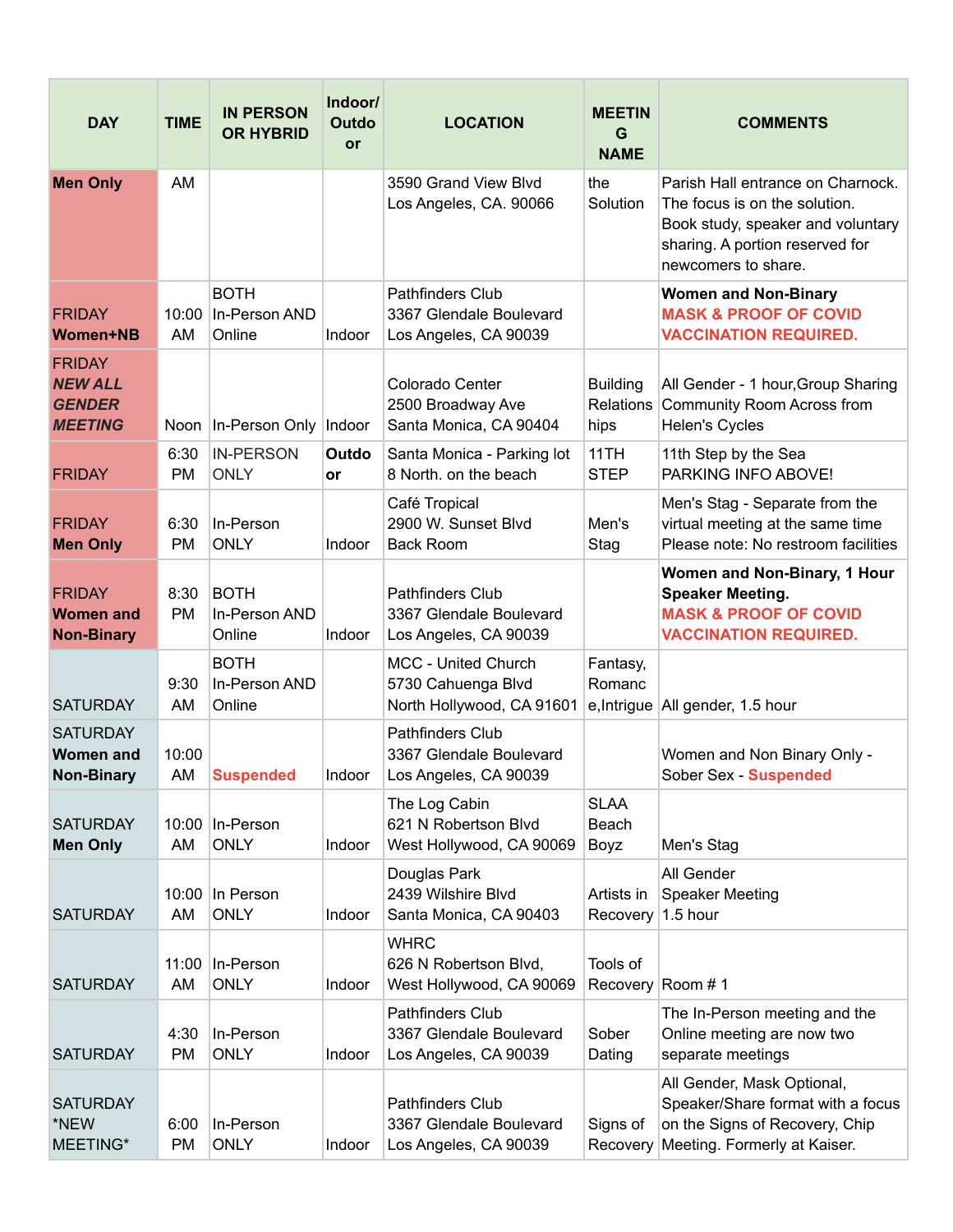D S Ζ F Ε  $R$ M  $H$ U S K C  $\mathsf{L}$ A Z  $\overline{1}$  $N$ E S S Ε J  $\mathsf{A}$ Ε  $\mathsf{C}$  ${\sf R}$  $\bigcirc$ O H  $\sf T$ G C  $\mathbf{L}$ T  $\mathsf{A}$ P S L U W Y S P Y D  $\mathbf{I}$ G H H N E O  $\cup$  $M S$  $\mathsf E$  $R$  $\bigcirc$ С  $\mathsf Q$  $\mathsf J$ L  $\circ$ R A  $\overline{B}$ E  $\Box$ Β  $\mathsf{Z}$  $\mathsf{C}$ N D U  $\mathsf E$ M U W V P  $E$  $\mathsf{R}$  $\top$ X  $P \mid$ L  $\overline{\phantom{a}}$ U A G  $\mathsf{T}$ S V H  $\mathsf{L}$ K  $N$  $\sf U$  $\mathsf{C}$ S E E К  $\perp$  $\Box$ A  $-F$  $\top$  $F$  $\vee$  $\overline{\phantom{a}}$ R M N D  $\mathsf{C}$ O T F  $\mathsf T$  $\mathbf{I}$  $\cup$ S  $S L$  $\overline{\phantom{a}}$  $\mathsf J$ A G  $H$ S S E  $\mathsf F$  $\mathbf{L}$  $\overline{A}$ Y C M C A E T M S E A D G  $R$ R D  $P$ S E  $N$ E  $\perp$ L  $\mathsf{C}$ E O G E E B E  $\mathbf{L}$  $\mathsf S$ G A  $S$ R C E  $\mathbb{R}$  $\overline{\phantom{a}}$  $R$ S  $\Box$ Β N  $C L$  $O$   $G$  $\vee$ G P  $\Box$  $\mathsf T$ N L G S A E E K  $\mathsf{T}$  $\mathsf{T}$  $\mathsf{A}$ N  $\mathbf{I}$  $\mathsf{N}$ B V E S N V  $E$  $O$  | E C N L T S Y H H N P P  $\Box$  $\mathbf{L}$ R G E P R P S U V  $\mathsf C$ M H F. C Y K  $T$  F E N A U Τ B G N S E L A R N T E S S N O E A A Ε T G J G A C I R C A G E E I A Y E R  $R \mid$ P  $\mathsf{N}$ N, L  $\lfloor$  $\mathsf{T}$  $\mathbf{L}$  $R$ P R E E S V D N ECID  $\cup$ J E  $P$ J T M A T  $\perp$ S R E A R D S E U  $\overline{\phantom{a}}$  $\mathsf S$ U R  $N$ D  $E$ R  $Y$ G A H  $\overline{\phantom{a}}$ H T C E S G P  $\overline{\mathsf{A}}$  $\mathbb{R}$ N E D M S I N O I  $\mathsf F$  $\mathsf E$  $\subset$ R P L

**Find the following words in the puzzle. Words are hidden ↑ ↓ → ← and** ↘

| <b>AMENDS</b>      | <b>GIVING</b>        | <b>PREJUDICE</b>   |
|--------------------|----------------------|--------------------|
| <b>ANGER</b>       | <b>GOD</b>           | <b>PROCESS</b>     |
| <b>CHANGE</b>      | <b>GREED</b>         | <b>RAGE</b>        |
| <b>CHARACTER</b>   | <b>GUILT</b>         | <b>READY</b>       |
| <b>COMPASSION</b>  | <b>HONESTY</b>       | <b>RESENTMENT</b>  |
| <b>CRITICAL</b>    | <b>HUMBLE</b>        | <b>SELFISH</b>     |
| <b>DECEPTIVE</b>   | <b>HUMILITY</b>      | <b>SERVICE</b>     |
| <b>DEFECTS</b>     | <b>IMPATIENT</b>     | <b>SLOTH</b>       |
| <b>DENIAL</b>      | <b>JEALOUSY</b>      | <b>STEP SIX</b>    |
| <b>EGOTISM</b>     | <b>LAZINESS</b>      | <b>SUPPORTIVE</b>  |
| <b>FAITH</b>       | <b>NECESSARY</b>     | <b>SURRENDER</b>   |
| <b>FEAR</b>        | <b>PERFECTIONISM</b> | <b>VIGILANCE</b>   |
| <b>FORGIVENESS</b> | <b>PRACTICE</b>      | <b>WILLINGNESS</b> |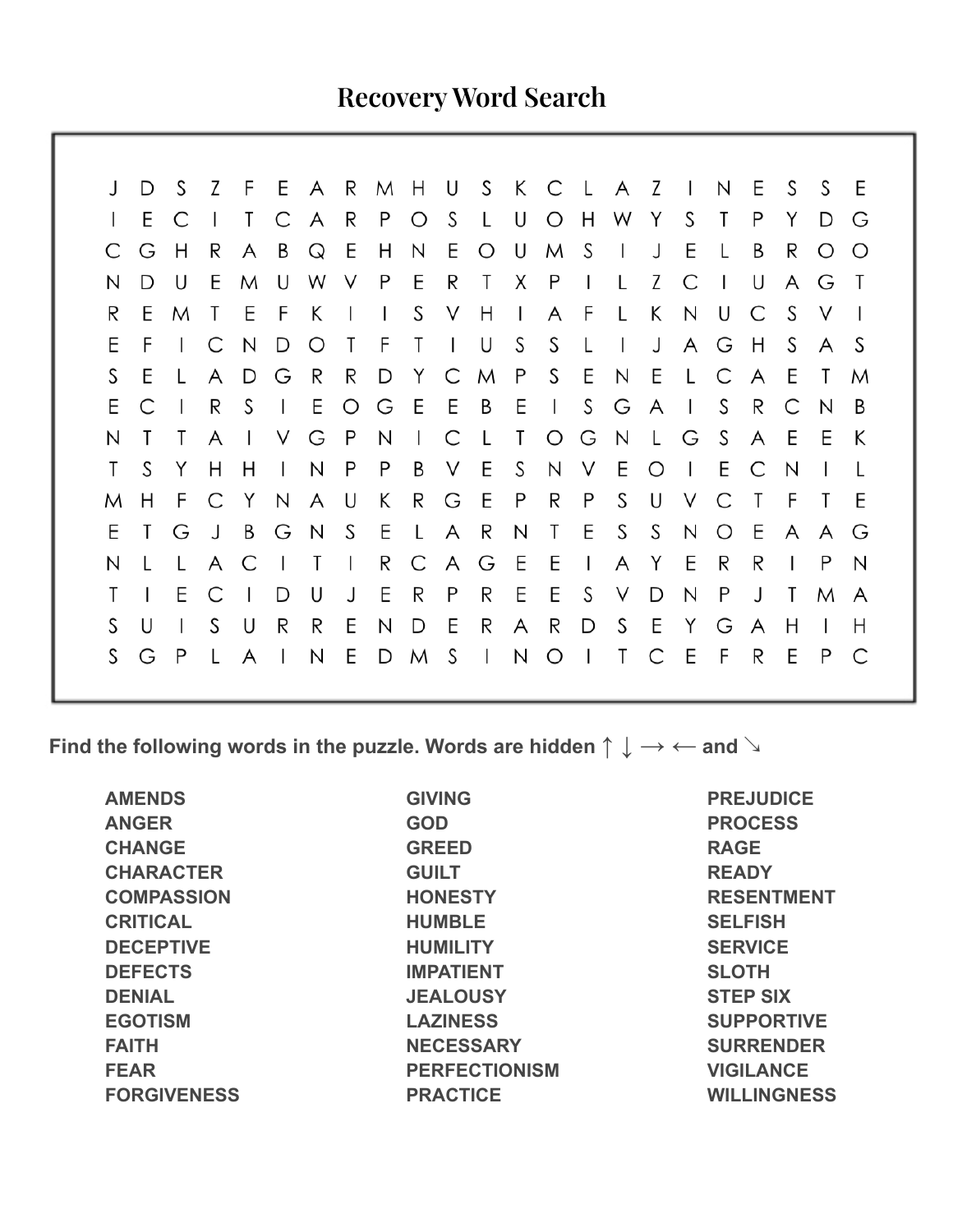Continued from Page 1...

#### **Step 6: "***Were entirely ready to have God remove all these defects of character.***"**

"...This attitude was easy enough to justify to ourselves; however, we were actually at a very critical point in our sobriety. In the first five steps we were walking away from the active disease; now we needed to make that first real step toward rebuilding. While it might be true that not every part of us needed wholesale remodeling, it *was* true that we could not trust ourselves to direct the project solely on the basis of our unaided will. Our twisted motives, often hidden, could far too easily turn qualities that were quite harmless, in others, into a source of addictive return for us.

Once again, we had to grapple with humility. It would have been a serious error to attribute all of our troubles to the addiction alone, for our character defects affected all other areas of our lives as well. This was not time to relax, for we needed to continue our vigilance against the constant sexual and romantic temptations and the illusion of "the perfect romance." In becoming ready to give up our character defects, we were deciding to give up that part of ourselves which was capable of "putting on a con," the devices we used to attract lovers or deceive others. Giving up these defects meant not only that we would be stripped of our addictive hooks for others, but that we would have only ourselves to present to friends and potential partners. Addicts that we were, most of us were riddled with insecurity and feelings of inferiority. We were terrified that if we gave up the "con," and the defects which gave rise to and supported it, we would be viewed with contempt and would never find anyone to "love" us again.

Another problem was that as addicts we had become accustomed to pain. More often than not, pain was a central characteristic of our romantic involvements and even many of our sexual pursuits. Some of us even equated pain with love, so that in the absence of love we would at least be comforted by the presence of pain. But in sobriety, having gone through surrender, withdrawal, and an inventory, what did we still have of ourselves? Couldn't we at least be left with our pain? If we let, go of all of our character defects (the source of our pain), what would be left of us? Did we have no choice about what we would be at all? Such was our diseased thinking.

The old emotional habits which were still so much a part of us had subtle payoffs which made them difficult to surrender. Many of us, ourselves victims of emotional deprivation in our early years, had learned to survive by cultivating hatred, anger, and resentment as motivating forces, seeking to insulate ourselves from hurt and fear. Now we discovered that we had crippled ourselves by using this monotonous strategy of distrust and isolation in all relationships, whether they were inherently hostile or not. In the extreme, we had become incapable of trust and authentic intimacy with anyone, even people who now seemed in our recovery to be more willing to trust us and to work towards partnership.

But we still seemed unable to respond in kind, often coming up against our own inner blocks, which kept experiences of genuine trust and caring at arm's length. These blocks were painful to recognize, especially since we now knew that we wanted to trust and take risks in sharing ourselves with others. This was all the more painful because we could see that the barriers were within us, and we didn't see how they could be dismantled. The end result of being weighed down by these internal blocks seemed